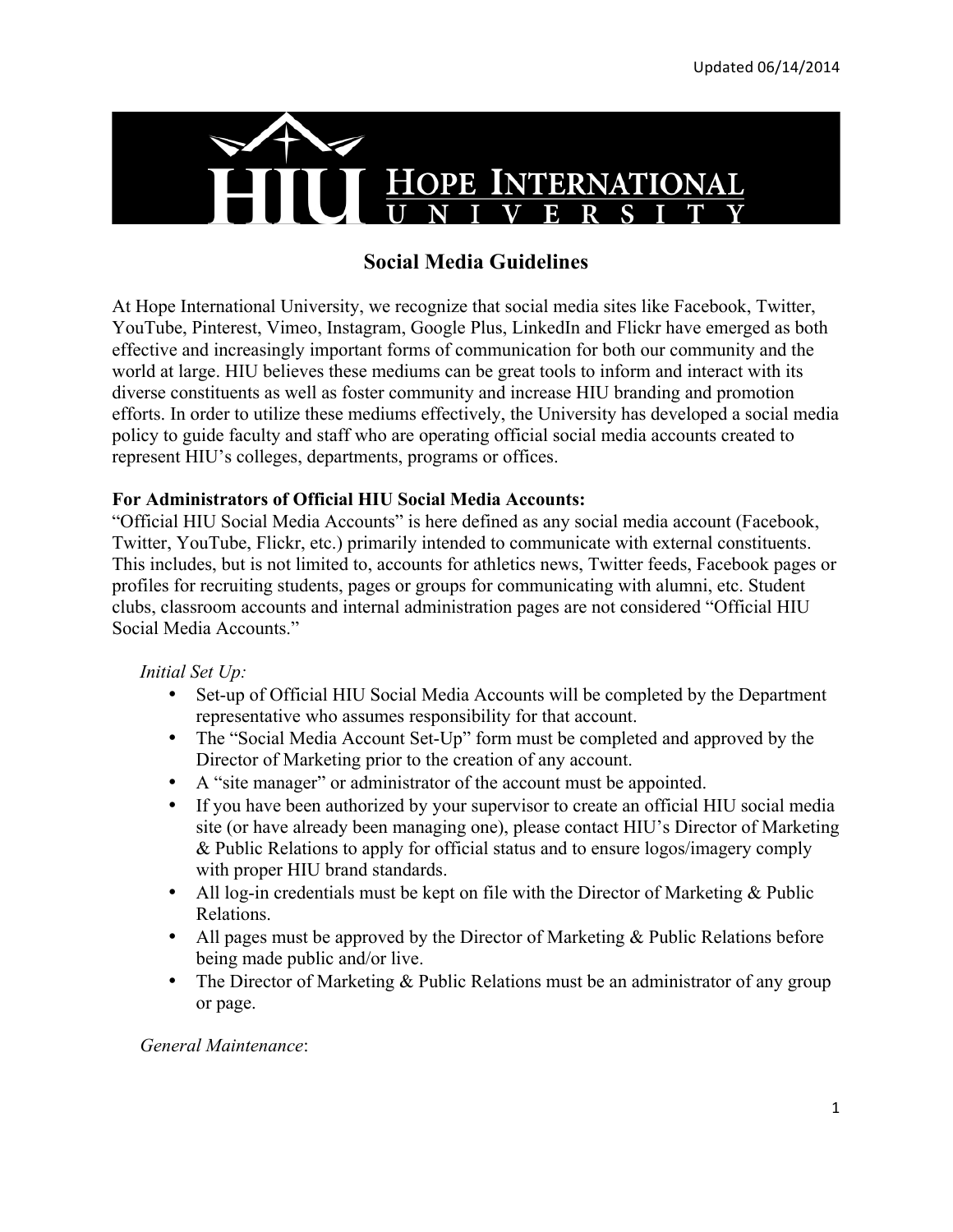- HIU employees identified as administrators or "site managers" of accounts are responsible for managing and monitoring content of their officially-recognized accounts. Administrators may contact HIU's Director of Marketing & Public Relations at any time for consultation.
- Accounts must be monitored daily, with the exception of weekends and holidays.
- All contacts/inquiries should be responded to within 24 hours (maximum 48 hours).
- For additional maintenance tips, please read "**Best Practices for Social Media**" (below).

## **Guidelines for All Employees Representing HIU Through Social Media:**

- Uphold HIU's mission and values. Always consider whether or not a message via social media is supporting HIU goals, programs and overall brand.
- Use good judgment about content and respect privacy laws, including FERPA. Confidential University information must not be shared publicly on social media channels.
- Representation of your personal opinions as being endorsed by the University or any of its organizations is strictly prohibited. You may not use the HIU name to endorse political candidates (regardless of any connection to HIU) or promote opinions, products or causes that might run contrary to the University's mission and values.
- Be aware that all posted content is subject to review in accordance with University employee policies and editorial guidelines.
- When using or posting online material that includes direct or paraphrased quotes, thoughts, ideas, photos or videos, always include citations. Provide a link to the original material if applicable.
- On Twitter accounts, carefully consider whom you "follow," to avoid creating the impression that the University endorses individuals, causes or organizations that might run contrary to the University's mission and values (if in doubt, seek approval of supervisor, Vice President, or Director of Marketing & Public Relations).
- Remember that, on Facebook, official HIU pages should be "fan pages," which users "like" rather than "friend."
	- o Exceptions may include HIU Admissions Counselor accounts used for recruitment. All exceptions will be made on a case-by-case basis and approved by the Director of Marketing & Public Relations.
- A statement regarding your deletion policy should be available to users.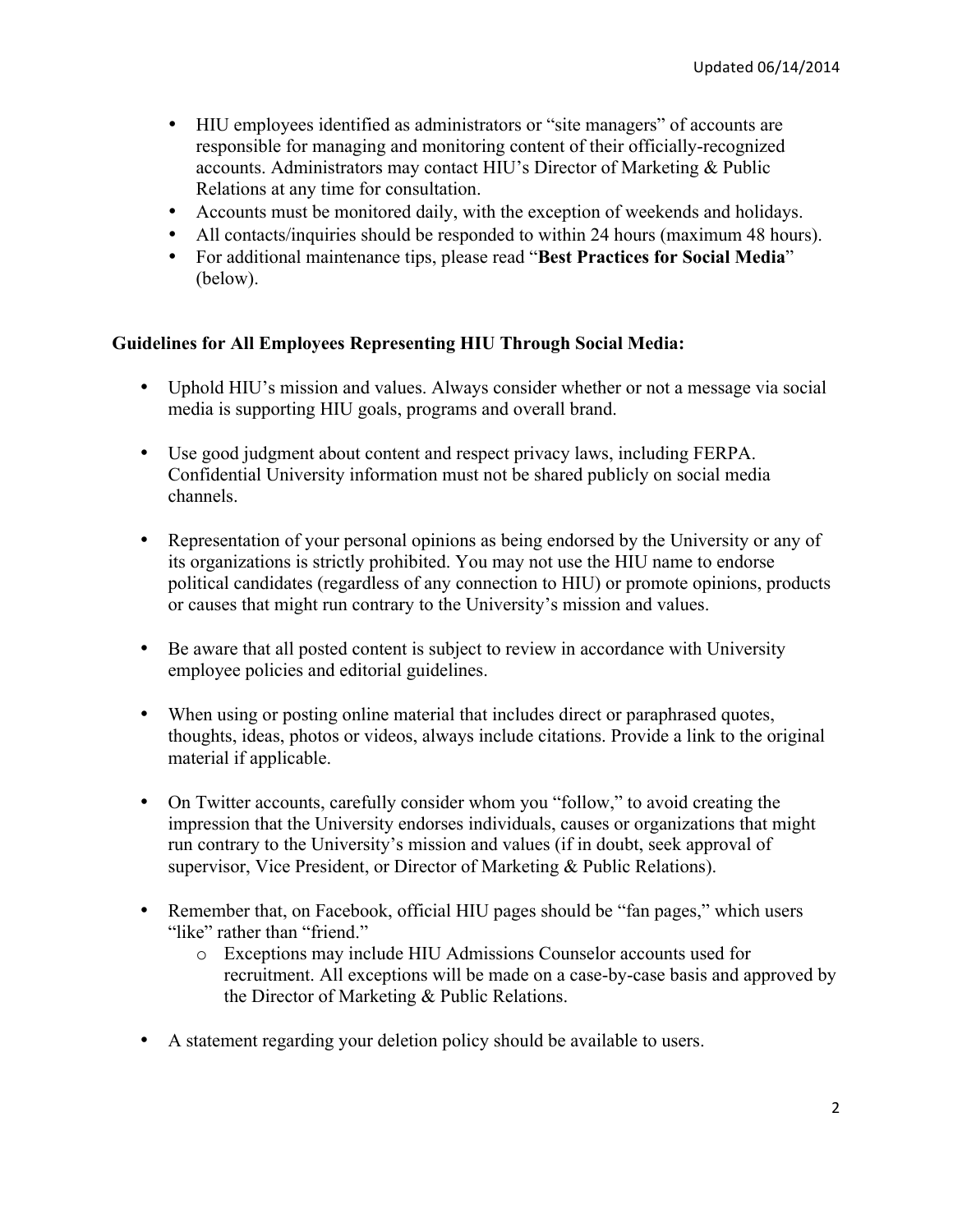- o *Example*: We encourage our valued alumni to use this group as a way to engage with the University and with each other. Inappropriate content will be removed at the discretion of the alumni office.
- Be familiar with and abide by the terms of service of any social media platform you are using.
- Be diligent about tracking and utilizing analytics (such as using Facebook's own analytics or Google analytics) to gauge the success and impact of your social media communications.

## **Best Practices for Social Media:**

## *Etiquette*

Be mindful that whatever you write in your social media channels is both permanent and public. When you are posting from your official accounts, remember that you are representing HIU and you should, therefore, exercise good judgment.

## *Grammar*

While we recognize that the traditional rules of grammar and punctuation do not always apply in social media, proper spelling and structure must be observed. Posts should always be professional.

## *Tone*

Keeping a professional tone to posts is important. Posts should also be friendly and inviting, to encourage our constituents to interact with us via social media and other means.

## *Reflect HIU's Values*

Social media channels are one of HIU's most public points of outreach with the community and world at large. As such, all interactions within these channels are a reflection of HIU and its values. Be sure that your channel(s) and content are supportive and illustrative of HIU's mission statement. HIU communication standards should be followed on all sites.

## *Comments*

Questionable or negative comments should *not* be deleted or ignored just on the basis of their negativity. Take time to evaluate these types of comments on a case-by-case basis. Is the user's point valid? Does his or her comment indicate a larger issue that may need to be addressed? Answering these questions may require a supervisor or the department director's input. Whenever possible, act quickly and respond to users who express a particular issue or concern. *Do* delete SPAM comments, comments that are profane or abusive, or that contain obscene images.

## *Content Sharing*